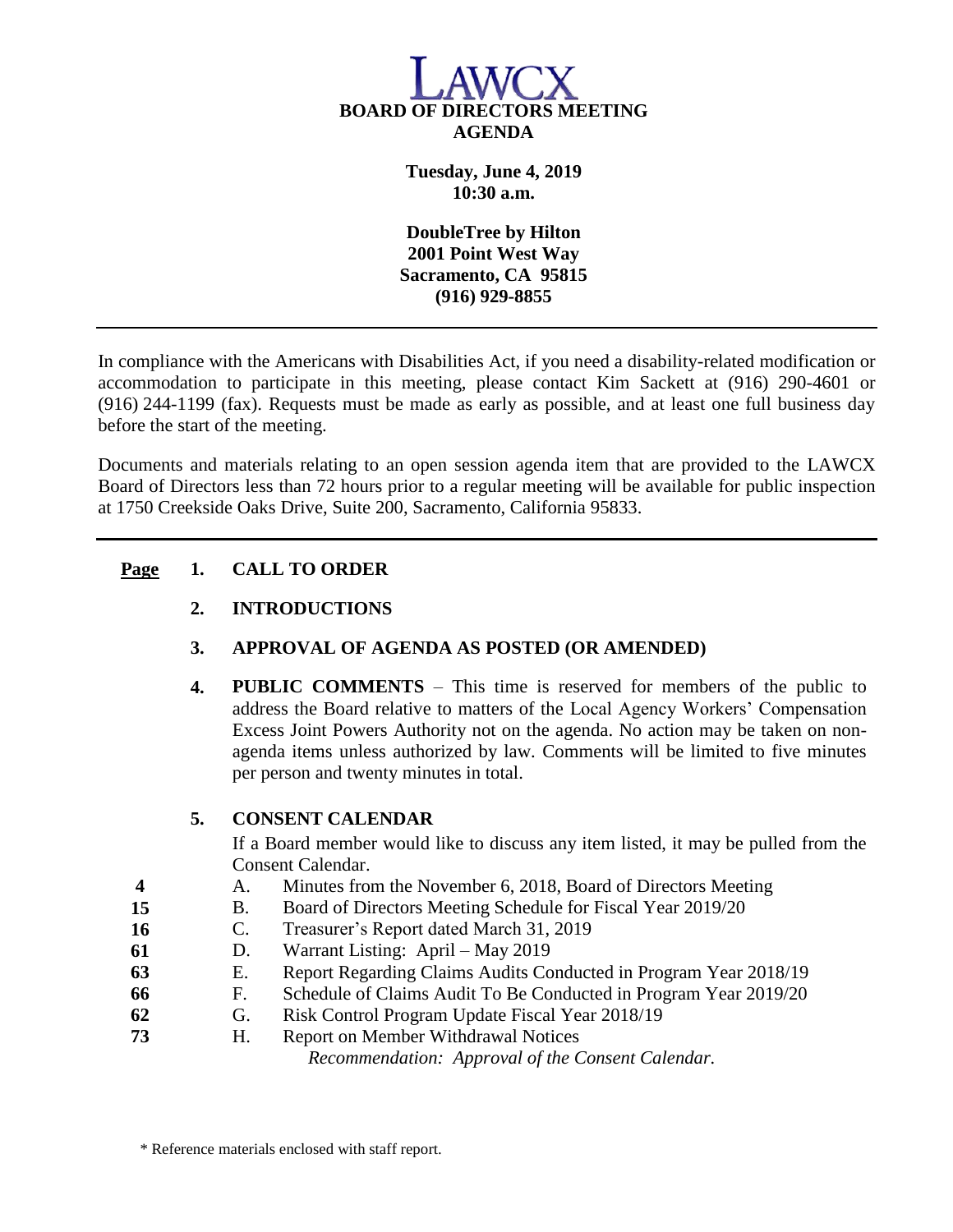|            | 6. |                 | <b>ACTION/DISCUSSION ITEMS</b>                                                                                                           |
|------------|----|-----------------|------------------------------------------------------------------------------------------------------------------------------------------|
| 74         |    | $^*A.$          | Pool Administration and Risk Control Contract Renewal with York Risk                                                                     |
|            |    |                 | Services                                                                                                                                 |
|            |    |                 | Recommendation: Approve the proposed five year contract renewal with York                                                                |
|            |    |                 | Risk Services for Pool Administration and Risk Control Services with a term                                                              |
|            |    |                 | of July 1, 2019 to June 30, 2024.                                                                                                        |
| 98         |    | $*B.$           | Actuarial Services Contract Renewal with Prime Actuarial LLC (dba                                                                        |
|            |    |                 | <b>Bickmore Actuarial</b> )                                                                                                              |
|            |    |                 | Recommendation: Approve the proposed five year contract renewal with                                                                     |
|            |    |                 | Prime Actuarial LLC (dba Bickmore Actuarial) for Actuarial Services with a                                                               |
|            |    |                 | term of July 1, 2019 to June 30, 2024.                                                                                                   |
| <b>110</b> |    | $^{\ast}C.$     | Actuarial Study - Benefits of Compromise and Release                                                                                     |
|            |    |                 | Recommendation: Receive and file.                                                                                                        |
| 122        |    | $*D.$           | Memorandum of Coverage (MOC) for the 2019/20 Program Year                                                                                |
|            |    |                 | Recommendation: Approve the Memorandum of Coverage for the 2019/20                                                                       |
|            |    |                 | Program Year.                                                                                                                            |
| 145        |    | $E$ .           | Resolution Establishing Local Claims Procedure Regulations for the                                                                       |
|            |    |                 | Authority pursuant to Government Code Section 935<br>Recommendation: Approve proposed Resolution 1-2019 establishing local               |
|            |    |                 | claims procedure regulations for the Authority.                                                                                          |
| <b>150</b> |    | *F.             | Proposed Strategic Plan for 2019 – 2022                                                                                                  |
|            |    |                 | Recommendation: Approve the proposed strategic plan for 2019 to 2022.                                                                    |
| 158        |    | $\mathcal{G}$ . | Risk Control Service Plan for 2019/20                                                                                                    |
|            |    |                 | Recommendation: Approve the 2019/20 LAWCX Risk Control Plan.                                                                             |
| 163        |    | $*H.$           | Proposed Operating Budget for the 2019/20 Program Year                                                                                   |
|            |    |                 | Recommendation: Approve the Proposed 2019/20 Program Year Operating                                                                      |
|            |    |                 | Budget.                                                                                                                                  |
| <b>180</b> |    | *I.             | Financial Statement as of March 31, 2019                                                                                                 |
|            |    |                 | Recommendation: Receive and file.                                                                                                        |
| 186        |    | $*J.$           | Deficit Curing and Assessment Plan Update as it Pertains to Central Coast                                                                |
|            |    |                 | Cities Self Insurance Fund (CCCSIF)                                                                                                      |
|            |    |                 | Recommendation: For the Central Coast Cities Self-Insurance Fund, approve                                                                |
|            |    |                 | a one-time extension of time to pay the first assessment installment from                                                                |
|            |    |                 | August 15, 2019, to August 15, 2020, with the remaining nine installments to                                                             |
|            |    |                 | be paid by August 15, 2029.                                                                                                              |
| 203        |    | $*K$ .          | Election of Executive Committee Officer and Members                                                                                      |
|            |    |                 | Recommendation: Elect a representative to serve in the office of President,                                                              |
|            |    |                 | and elect one representative to serve as a Member of the Executive                                                                       |
|            |    |                 | Committee.                                                                                                                               |
| 206        |    | *L.             | Proposed Resolution No. 2-2019 Honoring Ms. Rosa Kindred-Winzer<br>Recommendation: Adopt Resolution No. 2-2019 to honor Ms. Rosa Kindred |
|            |    |                 | Winzer's Service to LAWCX.                                                                                                               |
|            |    |                 |                                                                                                                                          |

**6. ACTION/DISCUSSION ITEMS**

\* Reference materials enclosed with staff report.